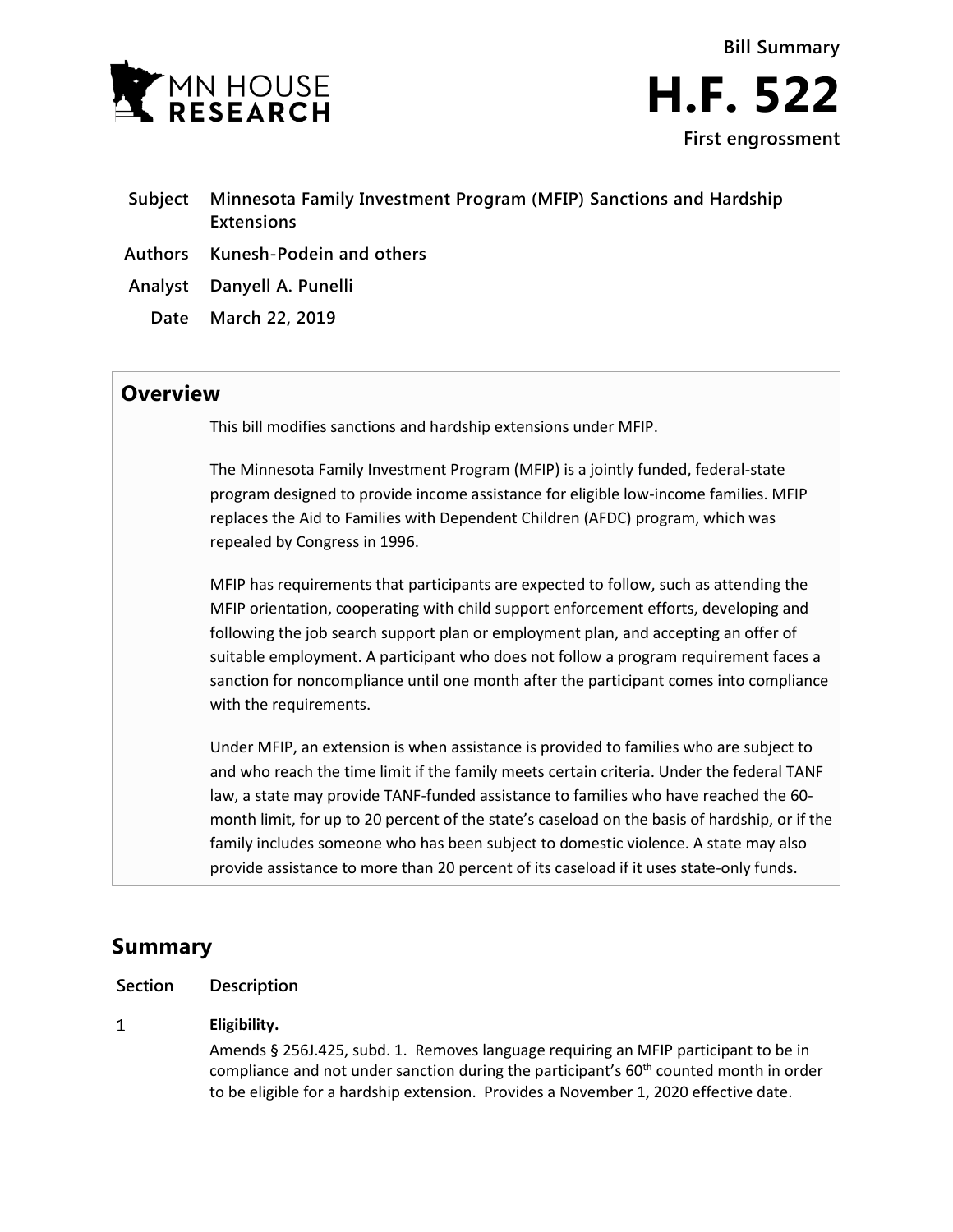### **Section Description**

#### $\overline{2}$ **Employed participants.**

Amends § 256J.425, subd. 4. Removes language requiring employed MFIP participants to be in compliance for at least ten out of the 12 months the participant received MFIP immediately preceding the participant's  $61<sup>st</sup>$  month on assistance in order to be eligible for a hardship extension for employed participants. Removes language related to permanent disqualifications and instead requires a participant's MFIP case to be closed in certain circumstances. Provides a November 1, 2020 effective date.

#### 3 **Accrual of certain exempt months.**

Amends § 256J.425, subd. 5. Removes language subjecting MFIP participants who are receiving extended MFIP assistance to the policies that apply to participants during the first 60 months of MFIP, and removes language related to the policies that apply to two parent families in which one parent is extended. Provides a November 1, 2020 effective date.

#### $\overline{4}$ **Status of closed cases.**

Amends § 256J.425, subd. 7. Removes language under MFIP hardship extensions related to disqualifying participants and instead requires an assistance unit's case to be closed in certain circumstances. Provides a November 1, 2020 effective date.

#### 5 **Participants not complying with program requirements.**

Amends § 256J.46, subd. 1. Modifies the statute governing MFIP sanctions for noncompliance by:

- limiting sanctions to noncompliance with requirements for child support and maintenance, orientation, or employment and training services;
- prohibiting sanctions from being imposed when a participant comes into compliance with the requirements for employment and training services prior to the effective date of the sanction (currently, a participant must come into compliance ten days prior to the effective date of the sanction in order to avoid being sanctioned);
- changing the structure of sanctions by: (1) requiring the remaining cash portion of the grant after vendor payment of shelter costs to be reduced by 25 percent of the MFIP cash standard instead of 30 percent of the MFIP standard, and (2) requiring MFIP case closure after four consecutive occurrences of noncompliance rather than seven occurrences of noncompliance;
- specifying how occurrences of noncompliance are counted after November 1, 2020;